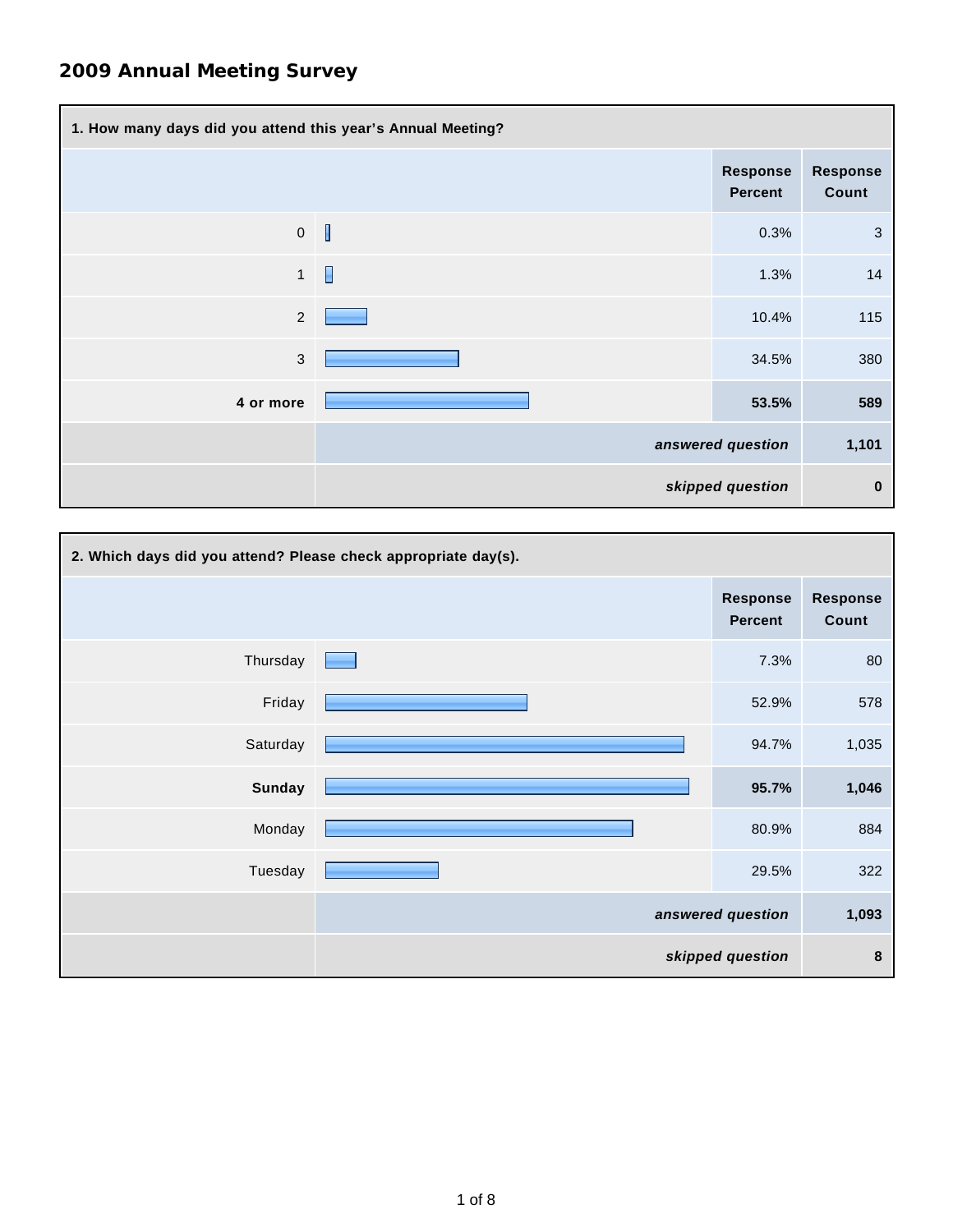|                                      | <b>Very</b><br><b>Satisfied</b> | <b>Satisfied</b> | <b>Dissatisfied</b> | <b>Very</b><br><b>Dissatisfied</b> | <b>Did Not</b><br><b>Use</b> | <b>Response</b><br><b>Count</b> |
|--------------------------------------|---------------------------------|------------------|---------------------|------------------------------------|------------------------------|---------------------------------|
| <b>Pre-Registration Process</b>      | 68.8%<br>(753)                  | 28.2%<br>(308)   | $1.6\%$ (17)        | $0.2\%$ (2)                        | $1.3\%$ (14)                 | 1,094                           |
| <b>Onsite Registration Process</b>   | 24.5%<br>(256)                  | 13.2%<br>(138)   | $0.7\%$ (7)         | $0.0\%$ (0)                        | 61.7%<br>(645)               | 1,046                           |
| <b>Onsite Registration Hours</b>     | 23.9%<br>(248)                  | 16.3%<br>(169)   | $1.2\%$ (12)        | $0.0\%$ (0)                        | 58.6%<br>(607)               | 1,036                           |
| <b>Meeting Room Space</b>            | 34.7%<br>(377)                  | 54.4%<br>(591)   | $4.1\%$ (44)        | $1.4\%$ (15)                       | 5.4% (59)                    | 1,086                           |
| AAR Signage outside Session<br>Rooms | 37.8%<br>(406)                  | 47.9%<br>(514)   | 7.3% (78)           | $0.8\%$ (9)                        | $6.2\%$ (66)                 | 1,073                           |
| Audio-Visual Equipment               | 19.1%<br>(203)                  | 34.2%<br>(364)   | $6.3\%$ (67)        | $1.4\%$ (15)                       | 39.1%<br>(416)               | 1,065                           |
| <b>Shuttles</b>                      | 21.2%<br>(228)                  | 25.6%<br>(275)   | 7.3% (78)           | $2.7\%$ (29)                       | 43.3%<br>(465)               | 1,075                           |
| <b>Disability Access</b>             | $2.2\%$ (23)                    | $3.9\%$ (41)     | $1.6\%$ (17)        | $1.0\%$ (10)                       | 91.3%<br>(957)               | 1,048                           |
| Availability of Food                 | 24.4%<br>(259)                  | 47.4%<br>(503)   | 13.5% (143)         | $3.8\%$ (40)                       | 10.9%<br>(116)               | 1,061                           |
| Comments about Logistics (optional)  |                                 |                  |                     | 324                                |                              |                                 |
| answered question                    |                                 |                  |                     | 1,098                              |                              |                                 |
| skipped question                     |                                 |                  |                     | 3                                  |                              |                                 |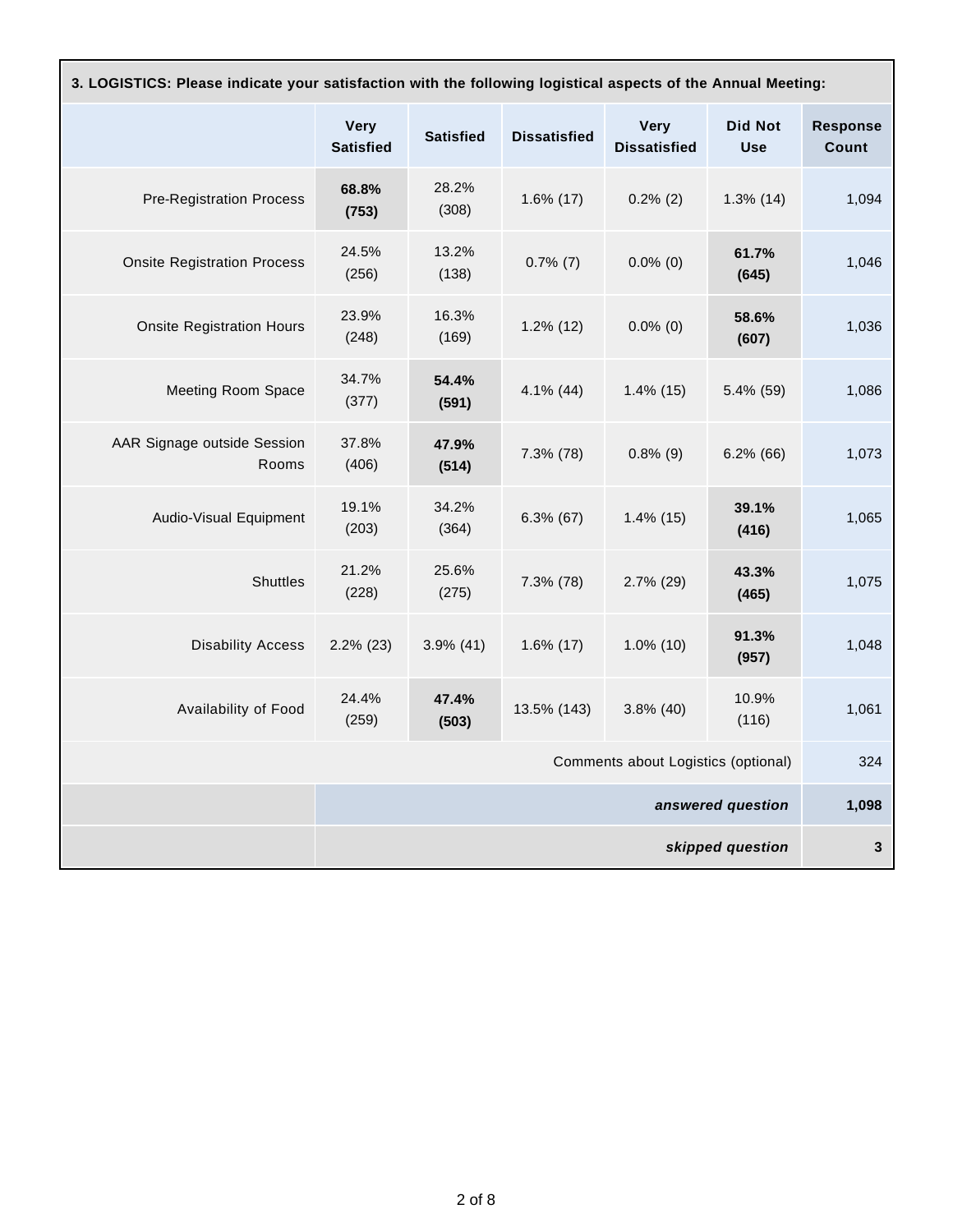| 4. HOUSING: Please indicate your satisfaction with the following logistical aspects of the Annual Meeting: |                       |                   |                     |                                   |                          |  |
|------------------------------------------------------------------------------------------------------------|-----------------------|-------------------|---------------------|-----------------------------------|--------------------------|--|
|                                                                                                            | <b>Very Satisfied</b> | <b>Satisfied</b>  | <b>Dissatisfied</b> | <b>Very</b><br><b>Disatisfied</b> | <b>Response</b><br>Count |  |
| <b>Housing Process</b>                                                                                     | 42.6% (402)           | 47.8% (451)       | $8.1\%$ (76)        | $1.6\%$ (15)                      | 944                      |  |
| <b>Accessibility Among Hotels</b>                                                                          | 27.6% (258)           | 51.3% (479)       | 16.5% (154)         | $4.6\%$ (43)                      | 934                      |  |
| <b>Hotel Facilities Overall</b>                                                                            | 36.9% (347)           | 53.2% (500)       | 7.9% (74)           | $2.0\%$ (19)                      | 940                      |  |
|                                                                                                            |                       | answered question |                     |                                   |                          |  |
|                                                                                                            |                       |                   |                     | skipped question                  | 136                      |  |

| 5. Where did you stay during the Annual Meeting? |                                   |                                   |                          |  |
|--------------------------------------------------|-----------------------------------|-----------------------------------|--------------------------|--|
|                                                  |                                   | <b>Response</b><br><b>Percent</b> | <b>Response</b><br>Count |  |
| <b>Fairmont Queen Elizabeth</b>                  |                                   | 24.6%                             | 260                      |  |
| Le Centre Sheraton                               |                                   | 16.8%                             | 178                      |  |
| Hotel Intercontinental                           |                                   | 9.9%                              | 105                      |  |
| <b>Hyatt Regency</b>                             |                                   | 10.3%                             | 109                      |  |
| Holiday Inn Select                               | <b>Contract Contract Contract</b> | 4.8%                              | 51                       |  |
| Local, did not need hotel                        | E                                 | 4.2%                              | 44                       |  |
| Preferred customer at another hotel              | F                                 | 1.9%                              | 20                       |  |
| Found a lower rate at another hotel              |                                   | 23.3%                             | 246                      |  |
| Stayed with friends                              |                                   | 4.2%                              | 44                       |  |
|                                                  |                                   | Other (please specify)            | 193                      |  |
|                                                  |                                   | answered question                 | 1,057                    |  |
|                                                  |                                   | skipped question                  | 44                       |  |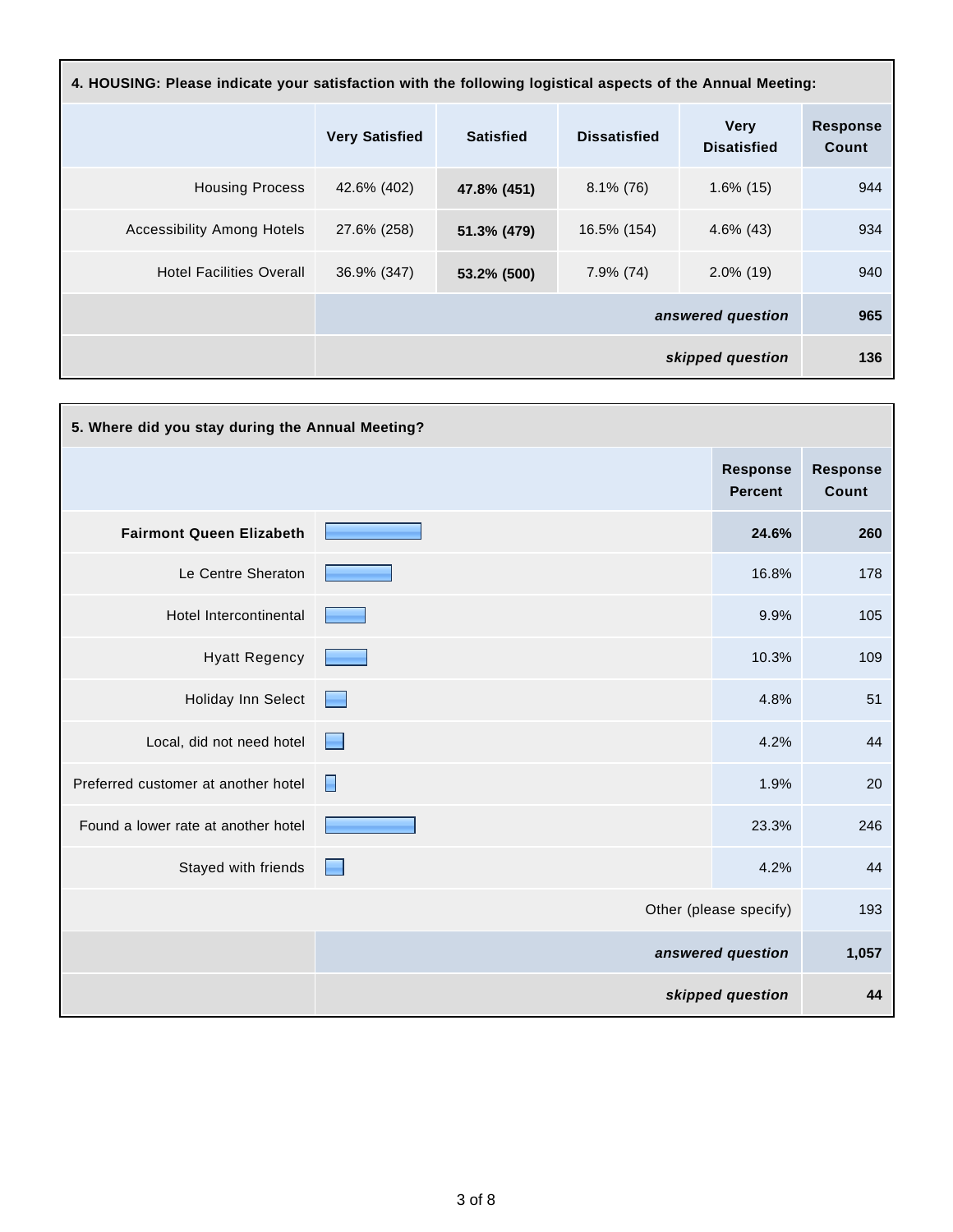| 6. PUBLICATIONS: Please indicate your satisfaction with the following publication aspects of the Annual Meeting: |                                 |                  |                     |                                    |                              |                          |
|------------------------------------------------------------------------------------------------------------------|---------------------------------|------------------|---------------------|------------------------------------|------------------------------|--------------------------|
|                                                                                                                  | <b>Very</b><br><b>Satisfied</b> | <b>Satisfied</b> | <b>Dissatisfied</b> | <b>Very</b><br><b>Dissatisfied</b> | <b>Did Not</b><br><b>Use</b> | <b>Response</b><br>Count |
| Usefulness of the Pre-Registration<br>Packet (mailed in the March RSN)                                           | 31.3%<br>(331)                  | 46.6%<br>(494)   | $2.5\%$ (27)        | $0.8\%$ (9)                        | 18.7%<br>(198)               | 1,059                    |
| Format of the Program Planner<br>(mailed in early summer                                                         | 29.4%<br>(310)                  | 45.4%<br>(479)   | $5.5\%$ (58)        | $2.0\%$ (21)                       | 17.6%<br>(186)               | 1,054                    |
| Usefulness of the Program Planner<br>in Your Planning                                                            | 31.4%<br>(330)                  | 43.2%<br>(454)   | 5.6% (59)           | $1.9\%$ (20)                       | 18.0%<br>(189)               | 1,052                    |
| Usefulness of Online Program<br><b>Book</b>                                                                      | 29.6%<br>(314)                  | 37.6%<br>(399)   | $6.5\%$ (69)        | $1.5\%$ (16)                       | 24.7%<br>(262)               | 1,060                    |
| Usefulness of the print Program<br>Book (available onsite only)                                                  | 52.4%<br>(559)                  | 38.6%<br>(412)   | $2.7\%$ (29)        | $1.0\%$ (11)                       | $5.2\%$ (55)                 | 1,066                    |
| Other (please specify)                                                                                           |                                 |                  |                     |                                    | 156                          |                          |
| answered question                                                                                                |                                 |                  |                     | 1,083                              |                              |                          |
|                                                                                                                  |                                 |                  |                     |                                    | skipped question             | 18                       |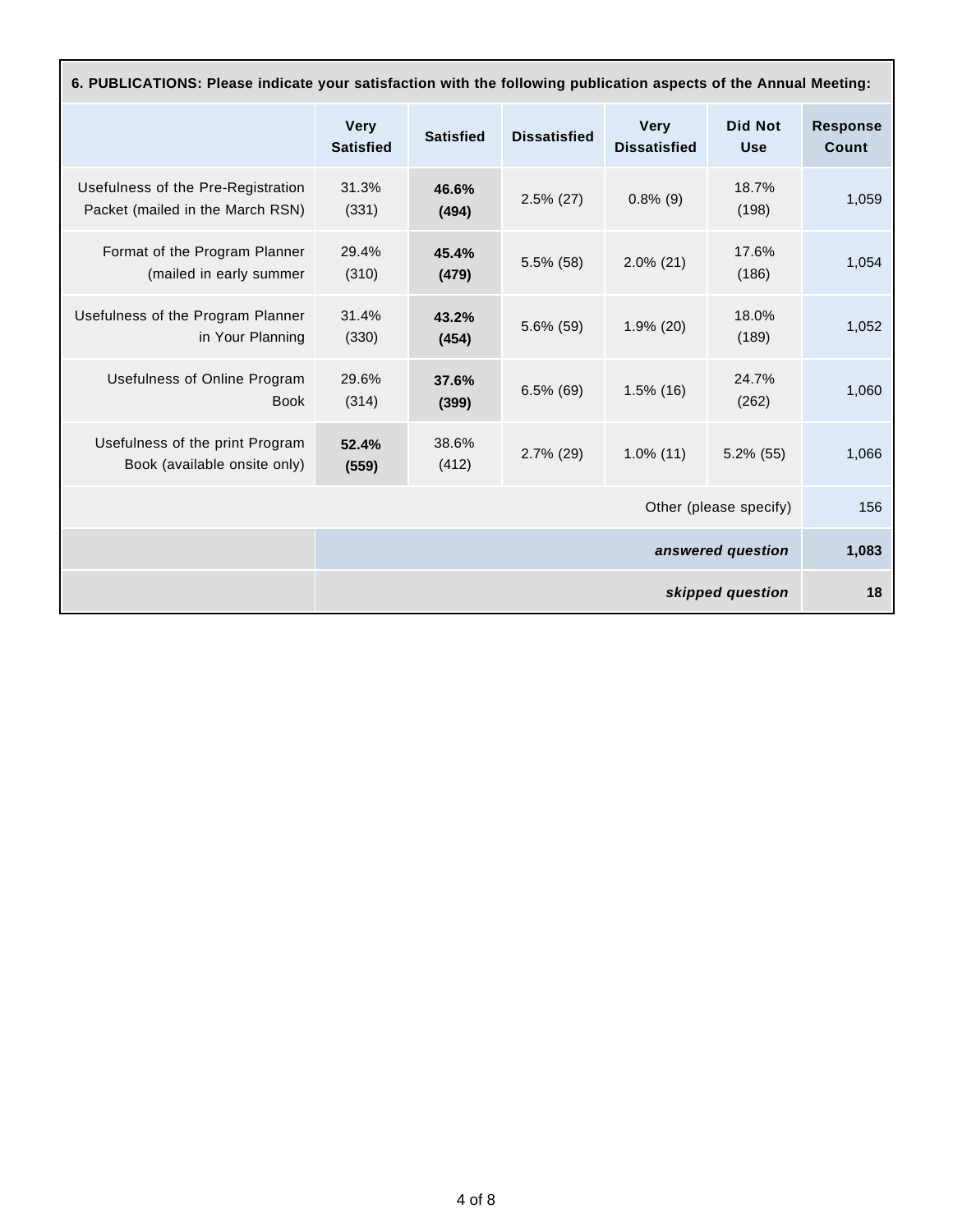**7. PROGRAMMING: Please indicate your satisfaction with the following programmatic aspects of the Annual Meeting:**

|                                                                                                                                            | <b>Very</b><br><b>Satisfied</b> | <b>Satisfied</b> | <b>Dissatisfied</b> | <b>Very</b><br><b>Dissatisfied</b> | <b>Did Not</b><br><b>Use</b> | <b>Response</b><br>Count |
|--------------------------------------------------------------------------------------------------------------------------------------------|---------------------------------|------------------|---------------------|------------------------------------|------------------------------|--------------------------|
| <b>Overall Quality of Sessions</b>                                                                                                         | 31.5%<br>(341)                  | 60.0%<br>(650)   | $6.3\%$ (68)        | $0.9\%$ (10)                       | $1.4\%$ (15)                 | 1,084                    |
| Opportunity to Network with<br>Friends/Colleagues                                                                                          | 45.6%<br>(495)                  | 45.6%<br>(495)   | 5.9% (64)           | $0.8\%$ (9)                        | $2.0\%$ (22)                 | 1,085                    |
| <b>Plenary Sessions</b>                                                                                                                    | 17.4%<br>(187)                  | 33.0%<br>(355)   | 4.7% (51)           | $0.8\%$ (9)                        | 44.1%<br>(474)               | 1,076                    |
| <b>Arts Series Events</b>                                                                                                                  | 4.3% (45)                       | 7.8% (82)        | $1.0\%$ (11)        | $0.2\%$ (2)                        | 86.8%<br>(918)               | 1,058                    |
| Films                                                                                                                                      | 4.0% (43)                       | 7.3% (78)        | $0.9\%$ (10)        | $0.1\%$ (1)                        | 87.6%<br>(931)               | 1,063                    |
| Tours                                                                                                                                      | $3.0\%$ (32)                    | $4.3\%$ (45)     | $0.5\%$ (5)         | $0.3\%$ (3)                        | 92.0%<br>(973)               | 1,058                    |
| Pre-Conference Workshops                                                                                                                   | $9.0\%$ (95)                    | 7.2% (76)        | $0.4\%$ (4)         | $0.0\%$ (0)                        | 83.5%<br>(884)               | 1,059                    |
| Friday Night Welcome Reception                                                                                                             | 5.4% (57)                       | 12.0%<br>(128)   | $2.2\%$ (23)        | $0.8\%$ (8)                        | 79.7%<br>(847)               | 1,063                    |
| Saturday Night Centennial<br>Celebration                                                                                                   | 5.5% (58)                       | 13.8%<br>(146)   | $2.9\%$ (31)        | $0.5\%$ (5)                        | 77.4%<br>(821)               | 1,061                    |
| Job Center                                                                                                                                 | $2.0\%$ (21)                    | $7.7\%$ (81)     | 3.7% (39)           | $1.7\%$ (18)                       | 84.8%<br>(889)               | 1,048                    |
| Did one aspect of the meeting (eg, a certain session, workshop, or event) make your decision to attend the<br>meeting? If so, which event? |                                 |                  |                     |                                    | 311                          |                          |
|                                                                                                                                            |                                 |                  |                     |                                    | answered question            | 1,090                    |
|                                                                                                                                            |                                 |                  |                     |                                    | skipped question             | 11                       |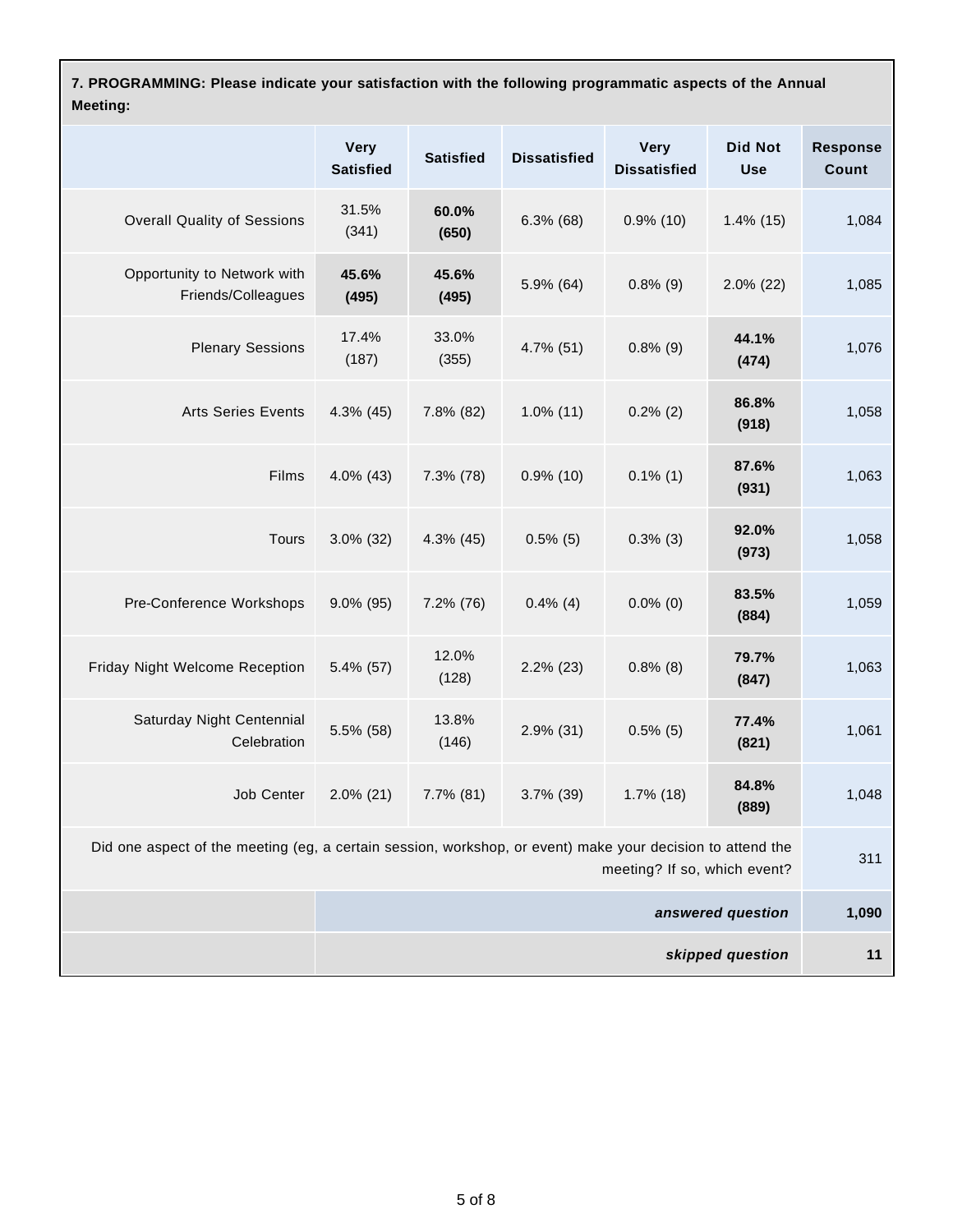| 8. Did you visit the Exhibit Hall at the Annual Meeting? |             |                                   |                          |  |  |
|----------------------------------------------------------|-------------|-----------------------------------|--------------------------|--|--|
|                                                          |             | <b>Response</b><br><b>Percent</b> | <b>Response</b><br>Count |  |  |
| Yes                                                      |             | 92.4%                             | 1,012                    |  |  |
| No                                                       |             | 7.1%                              | 78                       |  |  |
| N/A                                                      | $\mathbb I$ | 0.5%                              | $\overline{5}$           |  |  |
|                                                          |             | answered question                 | 1,095                    |  |  |
|                                                          |             | skipped question                  | 6                        |  |  |

| 9. How many purchases did you make in the Exhibit Hall? |  |                                   |                          |  |
|---------------------------------------------------------|--|-----------------------------------|--------------------------|--|
|                                                         |  | <b>Response</b><br><b>Percent</b> | <b>Response</b><br>Count |  |
| $\bf{0}$                                                |  | 41.5%                             | 447                      |  |
| $\mathbf{1}$                                            |  | 12.7%                             | 137                      |  |
| $\overline{2}$                                          |  | 12.2%                             | 131                      |  |
| $\mathbf{3}$                                            |  | 8.2%                              | 88                       |  |
| 4                                                       |  | 7.8%                              | 84                       |  |
| 5 or more                                               |  | 17.7%                             | 191                      |  |
|                                                         |  | answered question                 | 1,078                    |  |
|                                                         |  | skipped question                  | 23                       |  |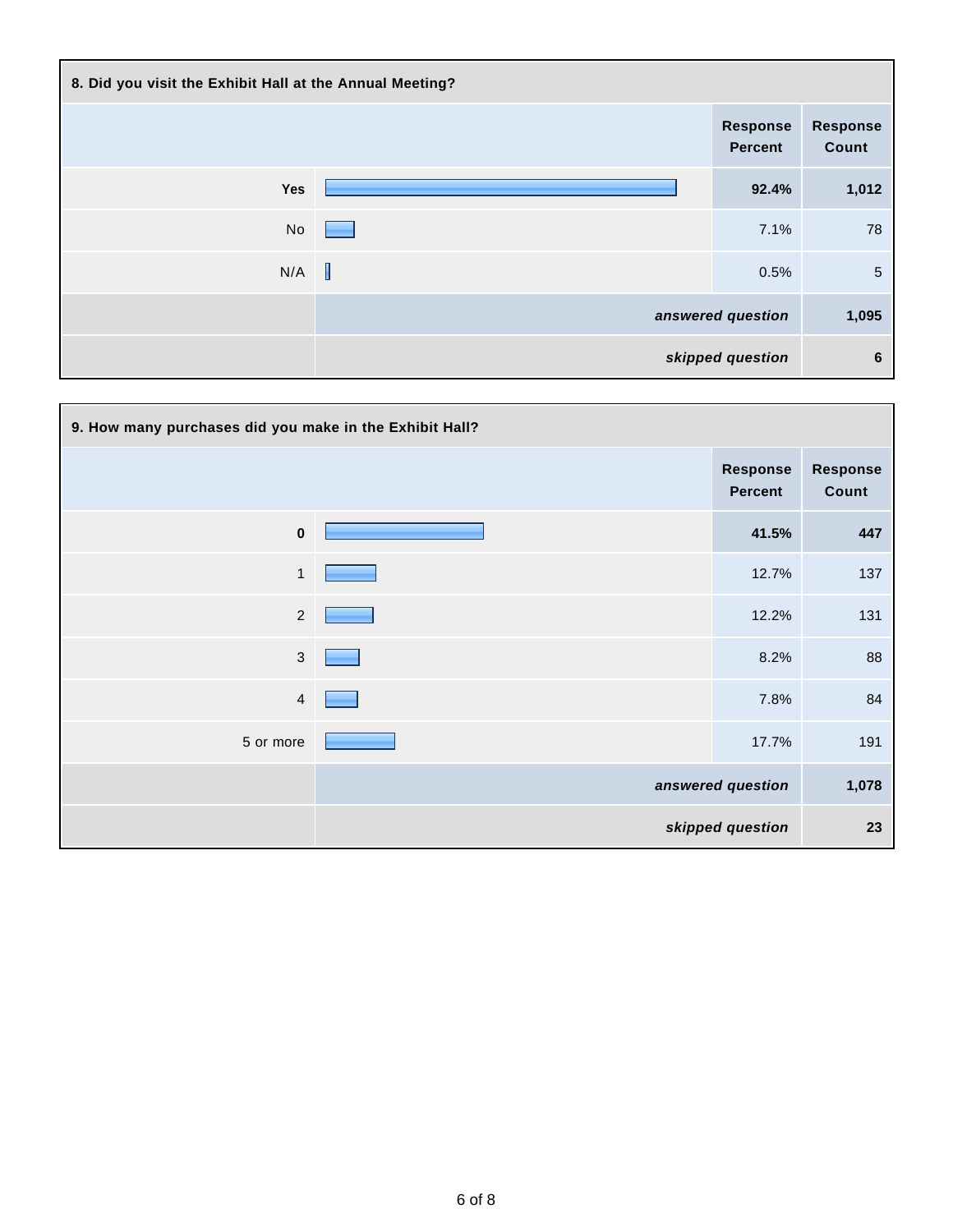| 10. Are you satisfied with the Exhibit Hall hours? (Saturday-Monday, 8:30 am-5:30 pm, Tuesday, 8:30 am-12:00 pm) |  |                                   |                          |  |
|------------------------------------------------------------------------------------------------------------------|--|-----------------------------------|--------------------------|--|
|                                                                                                                  |  | <b>Response</b><br><b>Percent</b> | <b>Response</b><br>Count |  |
| Yes                                                                                                              |  | 75.2%                             | 809                      |  |
| No                                                                                                               |  | 18.4%                             | 198                      |  |
| N/A                                                                                                              |  | 6.4%                              | 69                       |  |
|                                                                                                                  |  | Other (please specify)            | 173                      |  |
|                                                                                                                  |  | answered question                 | 1,076                    |  |
|                                                                                                                  |  | skipped question                  | 25                       |  |



| 12. Overall Satisfaction with 2009 Meeting |                                 |                  |                     |                                    |                              |                                 |
|--------------------------------------------|---------------------------------|------------------|---------------------|------------------------------------|------------------------------|---------------------------------|
|                                            | <b>Very</b><br><b>Satisfied</b> | <b>Satisfied</b> | <b>Dissatisfied</b> | <b>Very</b><br><b>Dissatisfied</b> | <b>Did Not</b><br><b>Use</b> | <b>Response</b><br><b>Count</b> |
| Satisfaction level:                        | 38.7%<br>(423)                  | 54.0%<br>(590)   | $6.1\%$ (67)        | $1.1\%$ (12)                       | $0.0\%$ (0)                  | 1,092                           |
|                                            |                                 |                  |                     |                                    | answered question            | 1,092                           |
| skipped question                           |                                 |                  |                     | 9                                  |                              |                                 |